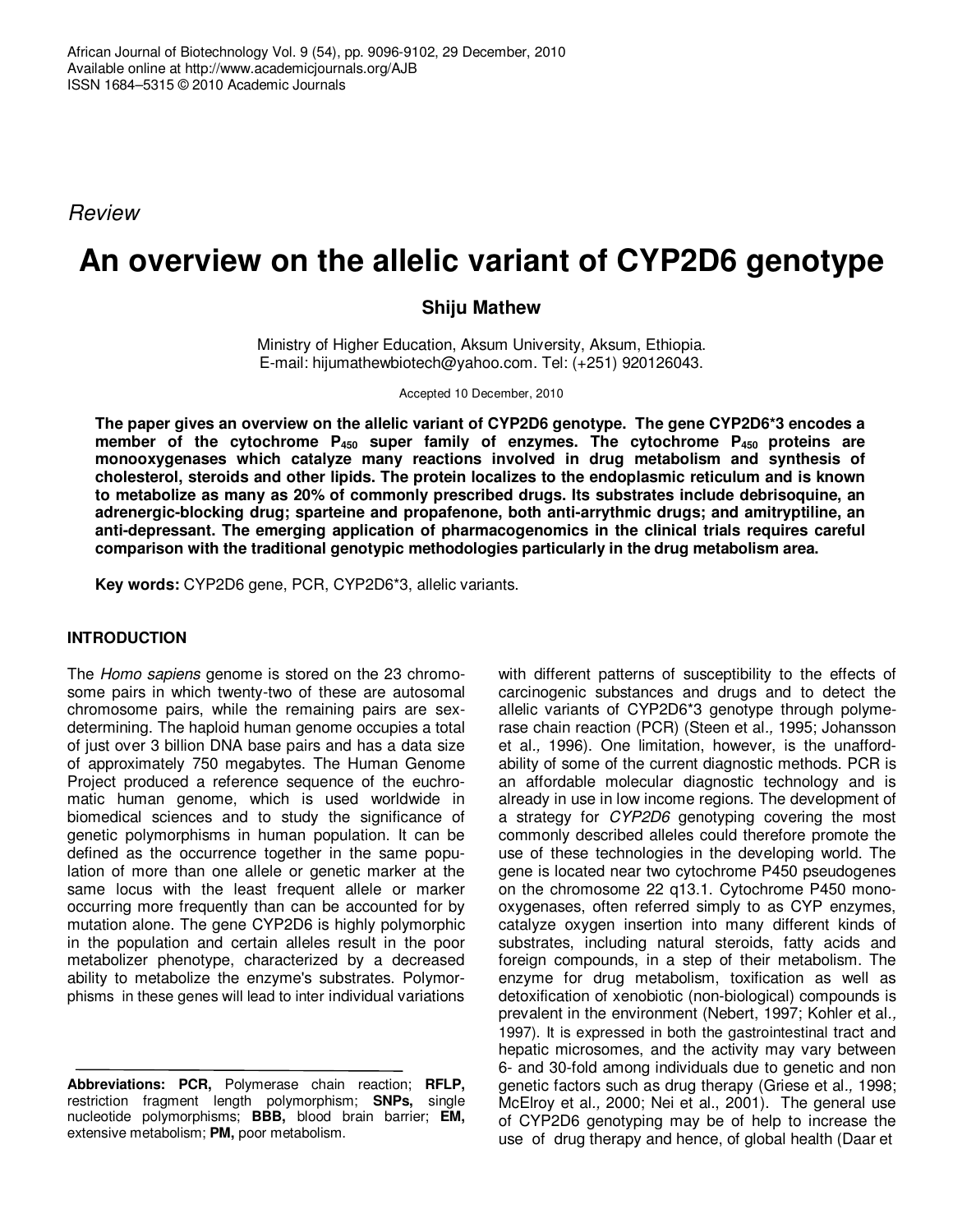al*.,* 2002; Daar et al*.,* 2005).

# **INTRODUCTION TO CYP2D6 GENE**

The CYP2D6 gene encodes a member of the cytochrome P450 super family of enzymes. The gene is highly polymorphic in the population. Cytochrome P450 2D6 (CYP2D6) is of great importance for frequently identified alleles in a given clinical situation, independent variation in drug efficacy and toxicity. It has been recognized for many decades that individual differences in response to pharmacologic treatment, exhibited as drug toxicity or a lack of therapeutic effect, are often caused by genetic differences that result in altered rates of biotransformation (metabolism). Notable examples include nerve damage among individuals homozygous for some variants of the N-acetyltransferase 2 gene ("slow acetylators") given isoniazid as an antituberculosis therapy, haemolytic anaemia among glucose 6-phosphate dehydrogenase-deficient patients given aminoquinoline antimalarial drugs, and varied rates of biotransformation of debrisoquine, an antihypertensive drug, due to genetic variation at the CYP2D6 locus. The CYP2D6 is of great importance for the metabolism of clinically used drug (Lerena et al., 1996; Weber and Myers, 1997; Dahl., 2002; Berecez et al., 2002; Lerena et al., 2002 and Berecez et al., 2003). Still certain alleles result in the poor metabolizer phenotype, characterized by a decreased ability to metabolize the enzyme's substrates. The detection of allelic variant of CYP2D6\*3 genotype could be done through PCR-restriction fragment length polymorphism (RFLP) by the property of genetic marker at the same locus with the least frequent allele or marker occurring more frequently than can be accounted for by mutation alone. With the initial completion of the first draft of the human genome sequence (Lander et al., 2001; Venter et al., 2001), interest has dramatically increased in the role of genetics as a determinant of health. In particular, the *CYP2D6* allele frequency varies between populations and geographical areas (Bradford, 2002). Progress in incorporating genetics into public health research has been steady over the last several years, relying mainly on the tools of genetic and molecular epidemiology. The recent abundance of epidemiologic research examining associations between polymorphic genes that code for enzymes involved in xenobiotic biotransformation and disease occasionally generated has interesting findings. Much of the impetus for this area of research has come from pharmacogenetics, which is concerned primarily with the study of genetics (Molden et al., 2002)

## **THE PROCESS OF BIOTRANSFORMATION**

The enzymatic alteration of foreign or xenobiotic compounds is conventionally divided into two phases. Phase I

enzymes modify existing functional groups (e.g., -OH, - SH) to xenobiotics and are catalyzed primarily by the cytochrome P450 enzymes (CYPs). These interme-diates are then conjugated with endogenous ligands during phase II, increasing the hydrophilic nature of the compound, facilitating excretion (Raunio et al., 1995). Table 1 shows the reactions and enzymes involved in metabolism of xenobiotics. These transporters facilitate the excretion of xenobiotics into bile or blood, and thus form what has been called phase III biotransformation.

## **THE ROLE OF SINGLE NUCLEOTIDE POLYMORPHISM**

About 90% of all DNA sequence variations occur as single nucleotide polymorphisms (SNPs)--that is, singlebase-pair substitution. SNPs represent a natural genetic variability at high density in the human genome. SNPs are considered to be the major genetic source to phenotypic variability that differentiates individuals within a given species. The frequency, stability, and relatively even distribution of SNPs in the genome make them particularly valuable as genetic markers. Where particular, SNP variants are close to a susceptibility gene allele, they tend to be inherited together over many generations. SNPs may occur in non-coding regions (SNPs) as well as in coding regions (cSNPs). There are estimated to be three or four SNPs in the average gene and roughly 120,000 common coding-region SNPs, of which approximately 40% are expected to be functional (Cargill et al*.,* 1999). Functional polymorphism in XMEs is Point mutations in coding regions of genes resulting in amino acid substitutions, which may alter catalytic activity, enzyme stability, and/or substrate specificity. One of the most extensively studied genetic polymorphisms known to influence drug metabolism and response is the debrisoquine type (CYP2D6) oxidation polymorphism. CYP2D6 is the only one functional gene in the CYP2D subfamily, present in human genome (Nelson et al*.,* 1996). The discovery of CYP2D6 polymorphism created new interest in the role of pharmacogenetics in clinical pharmacology. More than 60 allelic variants have been reported for CYP2D6 (Streetman et al*.,* 2000). Of these, CYP2D6 mostly affects the activity of the expressed protein. CYP2D6 represents 1-5% of the total P450 (Pelkonen and Breimer, 1994; Shimada et al*.,* 1994; Pelkonen et al*.,* 1998), and 7-8 % of the Caucasian population are polymorphic (PM) for this enzyme (Heim and Meyer, 1992).

## **OVERVIEW ON CYP**

Cytochrome P450 is a very large and diverse superfamily of hemoproteins found in all domains of life. Cytochrome P450 uses a plethora of both exogenous and endogenous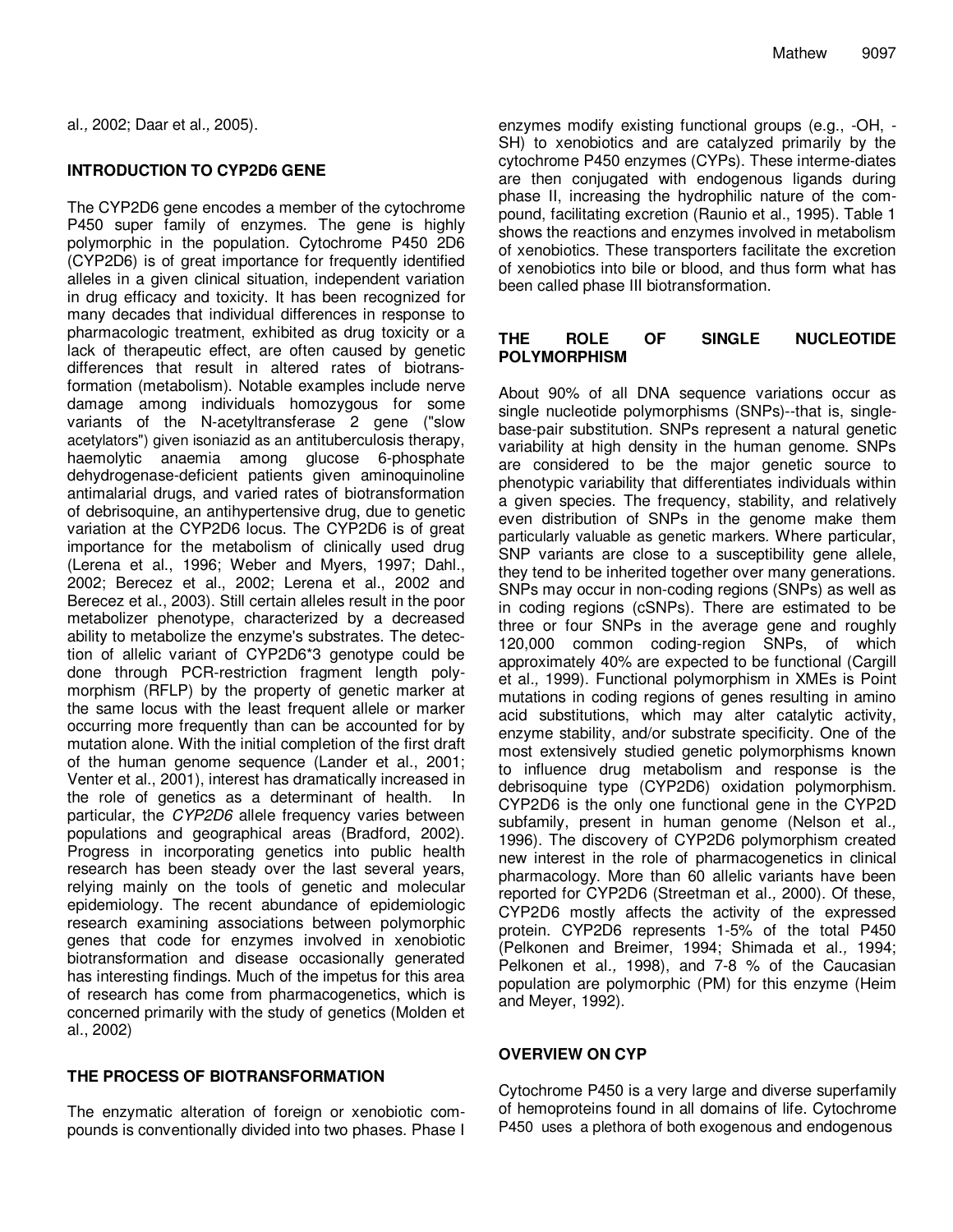**Table 1.** Reactions and enzymes involved in metabolism of xenobiotics.

| Reaction                                 | <b>Enzymes</b>                                                                         |  |  |
|------------------------------------------|----------------------------------------------------------------------------------------|--|--|
| Phase 1                                  |                                                                                        |  |  |
| Oxidation                                | Cytochrome P450, peroxidases, flavin                                                   |  |  |
| Epoxidation                              | Monooxygenases, monoamine oxidases, alcohol dehydrogenases, aldehyde<br>dehydrogenases |  |  |
| Cytochrome P450                          | Cytochrome P450, NADPH-cytochrome P450,                                                |  |  |
| Reduction                                | Reductases, quinone, reductases                                                        |  |  |
| Dealkylation                             | Cytochrome P450                                                                        |  |  |
| Hydrolysis                               | Carboxyl esterases, amidases                                                           |  |  |
| Dehalogenation                           | Cytochrome P450                                                                        |  |  |
| Phase 2                                  |                                                                                        |  |  |
| Conjugation with glucuronic acid         | UDP-glucuronyl transferase                                                             |  |  |
| Conjugation with sulphates               | Sulphotransferases                                                                     |  |  |
| Conjugation with glutathione acetylation | Glutathione S-transferases, N-acetyl transferases                                      |  |  |
| Conjugation with amino acids             | Transferases                                                                           |  |  |
| Methylation                              | Methyl transferases                                                                    |  |  |
| Hydralation                              | Epoxide hydrolase                                                                      |  |  |

(Source http:// www. Wikipedia.org).



**Figure 1.** 3D structure of CYP.

compounds as substrates in enzymatic reactions. Usually, they form part of multicomponent electron transfer chains, called P450-containing systems. The most common reaction catalysed by cytochrome P450 is a monooxygenase reaction. CYP enzymes have been identified from all lineages of life, including mammals, birds, fish, insects, worms, sea squirts, sea urchins, plants, fungi, slime molds, bacteria and archaea. More than 7700 distinct CYP sequences are known. The name cytochrome P450 is derived from the fact that these are colored ('chrome') cellular ('cyto') proteins, with a "pigment at 450 nm", so named for the characteristic. Soret peak is formed by absorbance of light at wavelengths near 450 nm when the heme iron is reduced (often with sodium dithionite) and complexed to carbon monoxide. The active site of cytochrome P450 contains a heme iron center. The iron is tethered to the P450 protein via a thiolate ligand derived from a cysteine residue. This cysteine and several flanking residues (RXCXG) are highly conserved in known CYPs because of the vast variety of reactions catalyzed by CYPs; the activities and properties of the many CYPs differ in many aspects and its 3D structure is shown in Figure 1.

#### **MECHANISM OF CYP450 ENZYME COMPLEX**

The P450 catalytic cycle shows the steps involved when a substrate binds to the enzyme in the normal state of a P450 with the iron in its ferric  $[Fe^{3+}]$  state. When the substrate binds to the enzyme, the enzyme is reduced to the ferrous [Fe<sup>2+</sup>] state by the addition of an electron from NADPH cytochrome P450 reductase. The bound substrate facilitates this process. Molecular oxygen binds and forms a  $Fe<sup>2+</sup>OOH$  complex with the addition of a proton and a second donation of an electron from either NADPH cytochrome P450 reductase or cytochrome b5. A second proton cleaves the Fe<sup>2+</sup>OOH complex to form water. An .<br>unstable [FeO]<sup>3+</sup> complex donates its oxygen to the substrate. The oxidised substrate is released and the enzyme returns to its initial state. The active site of cytochrome P450 contains a heme iron center. The iron is tethered to the P450 protein via a thiolate ligand derived from acysteine residue. This cysteine and several flanking residues are highly conserved in known CYPs enzyme complex (Daly et al*.,* 1996).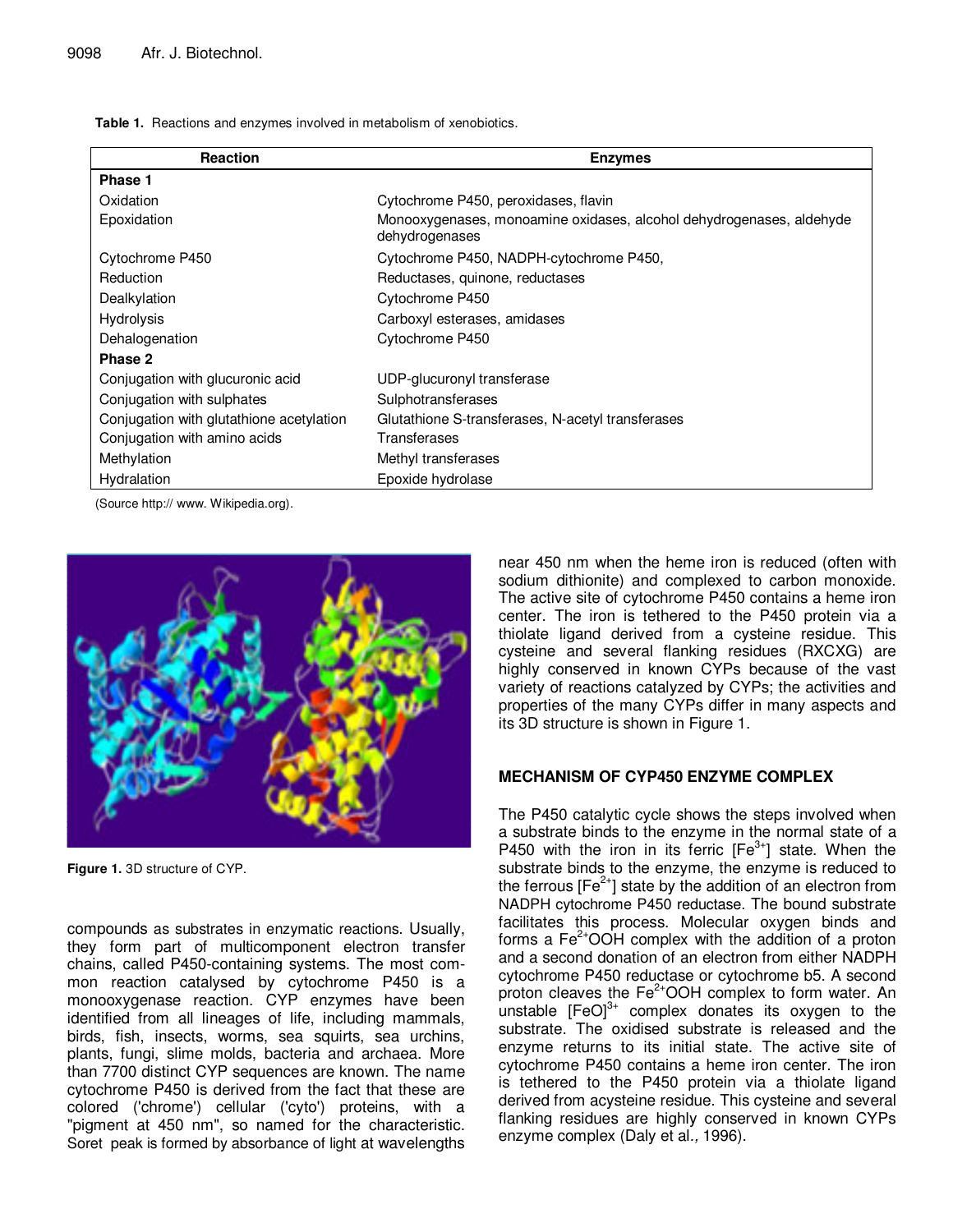| <b>Enzyme</b> | <b>Chromosome</b><br><b>localization</b> | Polymorphism | <b>Function of</b><br>polymorphic allele | Relation of polymorphism to the disease                              |
|---------------|------------------------------------------|--------------|------------------------------------------|----------------------------------------------------------------------|
| CYP1A1        | 15q22-ater                               | Yes          | Various inducibility                     | Bronchogenic carcinomas, tumors of the breast,<br>mouth and pharynx. |
| CYP1A2        | 15a22-ater                               | Yes          | Three various<br>phenotypes              | Tumors of liver, colon and urinary bladder.                          |
| CYP1B1        | 2p22-p21                                 | Yes          | Enzyme deficiency                        | Congenital glaucoma.                                                 |
| CYP2A6        | 19q13.1-13.2                             | Yes          | Defective enzyme                         | Tumors of nasopharynx, effect on the metabolism<br>of medicaments.   |
| CYP2D6        | 22g13.1                                  | Yes          | Various phenotypes                       | Parkinson syndrome, tumors of the lungs, pharynx                     |

**Table 2.** Characteristics of some of the most important xenobiotic metabolism enzymes in relation to genetic polymorphism.

## **THE ROLE OF CYP ENZYME COMPLEX**

Cytochrome P450 mono-oxygenases (hydroxylases), often referred simply to as CYP enzymes, catalyze oxygen insertion into many different kinds of substrates, including natural steroids, fatty acids and foreign compounds, in a step of their metabolism. They serve as the enzymes for drug metabolism, toxification as well as detoxification of xenobiotic (non-biological) compounds prevalent in the environment. Several classes of xenobiotic compounds thus elicit characteristic biological effects *in vivo* due often to intermediate metabolites. These enzymes are expressed in both the gastro-intestinal tract and hepatic microsomes, and the activity may vary between 6- and 30-fold among individuals due to genetic and non genetic factors such as drug therapy (Pelkonen et al., 1994). Humans have 57 genes and more than 59 pseudogenes are divided among 18 families of cytochrome P450 genes and 43 subfamilies (Daly et al*.,* 1996).

## **SIGNIFICANCE OF CYTOCHROME P450 IN HUMANS**

Human CYPs are primarily membrane-associated proteins, located either in the inner membrane of mitochondria or in the endoplasmic reticulum of cells. CYPs metabolise thousands of endogenous and exogenous compounds. Most CYPs can metabolize multiple substrates, and many can catalyze multiple reactions, which accounts for their central importance in metabolizing the extremely large number of endogenous and exogenous molecules. In the liver, these substrates include drugs and toxic compounds as well as metabolic products such as bilirubin (a breakdown product of hemoglobin). Cytochrome P450 enzymes are present in many other tissues of the body including the mucosa of the gastrointestinal tract, and play important roles in hormone synthesis and breakdown cholesterol synthesis, and vitamin D metabolism. Hepatic cytochromes P450 are the most widely studied of the P450 enzymes and the characteristics in relation to genetic polymorphism are shown in Table 2. Cytochrome P450s are also present in the blood brain

barrier (BBB) in concentrations similar to those found in the liver. They strengthen the division between the blood and brain tissue by metabolising toxic compounds which may somehow cross the BBB. The Human Genome Project has identified more than 63 human genes (57 full genes and 5 pseudogenes) coding for the various cytochrome P450 enzymes (Heim and Meyer, 1992).

## **VARIOUS ASPECTS OF CYP2D6**

Cytochrome P450 2D6 (CYP2D6), a member of the cytochrome P450 mixed-function oxidase system, is one of the most important enzymes involved in the metabolism of xenobiotics in the body. Its 3D structure is shown in Figure 2. Whilst CYP2D6 is involved in the oxidation of a wide range of substrates of all the CYPs, there is considerable variability in its expression in the liver. The gene is located near two cytochrome P450 pseudogenes on chromosome 22q13.1. Alternatively, spliced transcript variants encoding different isoforms have been found for this gene.

CYP2D6 shows the largest phenotypical variability amongst the CYPs, largely due to genetic polymorphism. The genotype accounts for the normal, reduced and nonexistent CYP2D6 function in subjects. More than 50 human CYP Isoenzymes have been identified (Mc Leod and Danielson, 2002). The genetic basis for extensive and poor metaboliser variability is the CYP2D6 allele, located on chromosome 22 (Eichelbaum and Gross, 1987). Subjects who possess certain allelic variants will show normal, decreased or no CYP2D6 function depending on the allele. In CYP2D6, genetic polymorphism has been linked to three classes of phenotypes based on the extent of drug metabolism. Extensive metabolism (EM) of a drug is characteristic of the normal population; poor metabolism (PM) is associated with accumulation of specific drug substrates and is typically an autosomal recessive trait requiring mutation and/or deletion of both alleles for phenotypic expression; and ultra extensive metabolism (UEM) results in increased drug metabolism and is an autosomal dominant trait arising from gene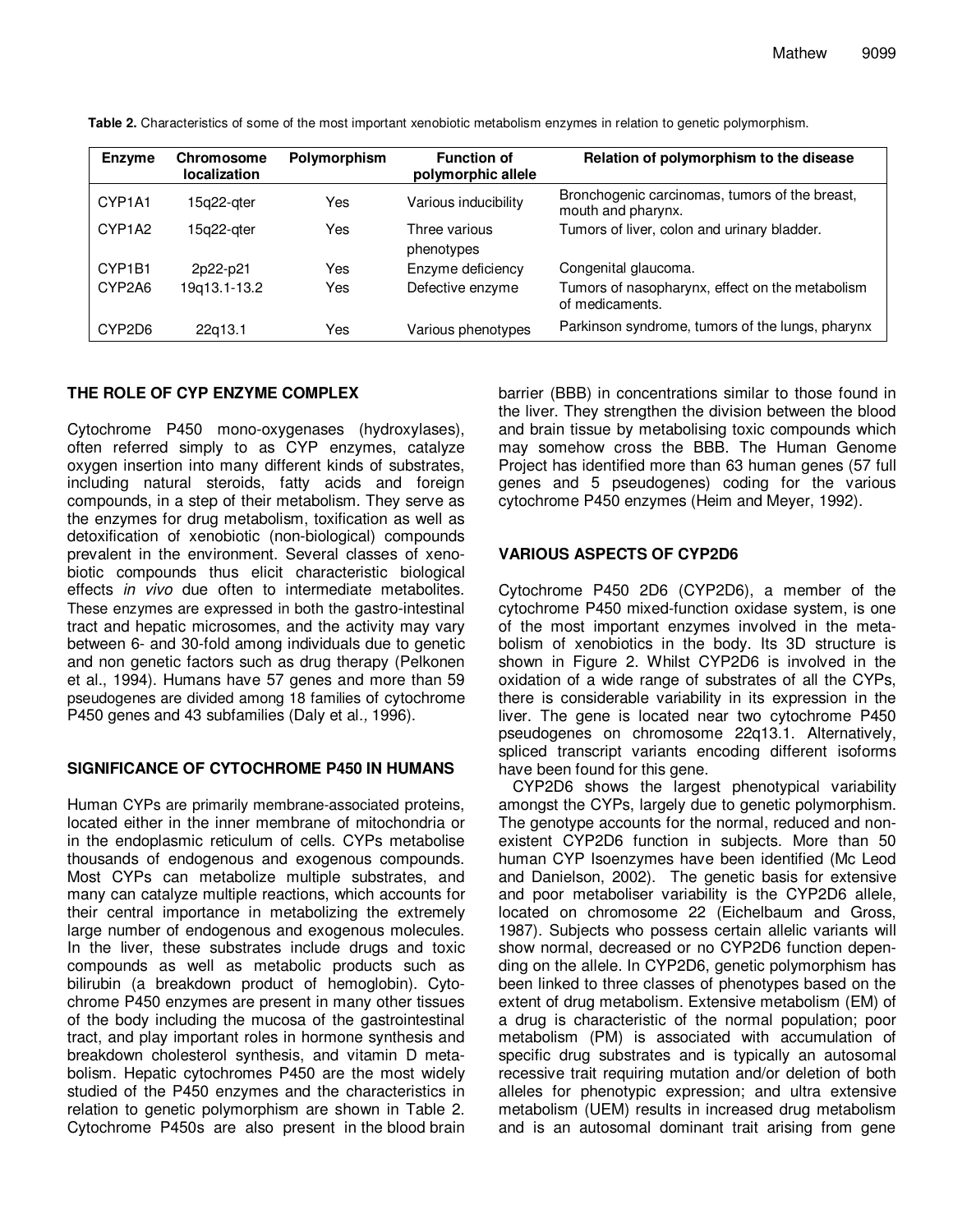

**Figure 2.** 3D Structure of CYP2D6.

amplification (Yachna, 2009).

Dextromethorphan (the cough suppressant part of Dimetapp DM) can be used as a "probe" to assess whether an individual is an extensive vs. normal vs. poor metabolizer with regards to CYP2D6. Notably, some drugs (e.g. quinidine) can change an extensive metabolizer into a poor metabolizer of dextromethorphan. CYP2D6 are bimodally distributed in the population allowing classification of individuals as either extensive (EMs) or poor (PMs) metabolizers. A patient's CYP2D6 phenotype is often clinically determined via the admini-stration of debrisoquine (a selective CYP2D6 substrate) and subsequent plasma concentration assay of the debrisoquine metabolite (4-hydroxydebrisoquine).

Debrisoquine is a drug used for treating hypertension, and a wide variation has been observed in the hypotensive response. The P450-debrisoquine hydroxylase polymorphism in humans is one of the best-studied enzyme deficiencies, and it has been variously linked with different types of cancer, including those of the lung, bladder and breast. CYP2D6 converts debrisoquine (active) into 4-hydroxydebrisoquine (inactive). This polymorphism is characterized by the inability of certain individuals to metabolize specific drugs (e.g. debrisoquine, sparteine, and bufuralol); affected individuals, termed poor metabolizers (PMs), are known to be deficient in the minor liver enzyme P450-CYP2D6 which is responsible for the metabolism of these compounds. The PM phenotype is inherited in an autosomal recessive

manner in 5-10% of the Caucasian population and is now associated with the inefficient metabolism of over 30 drugs with a wide range of clinical indications (Benny et al., 2001).

# **CYP2D6 AND CANCER SUSCEPTIBILITY**

An association was observed between CYP2D6 gene and lung cancer (Caporaso et al., 1990) and oral cancer (Worrall et al., 1998). Bouchardy et al. (1996) evaluated CYP2D6 activity, determined by *in vivo* metabolic rate of dextromethorphan, in 128 cases of lung cancer and 157 controls. Increased CYP2D6 activity (EM phenotype) has been related to some malignant processes, like bladder cancer (Anwar et al*.,* 1996). The data suggested that the increased metabolism of one or more agents in the diet or other environmental agents, mediated by CYP2D6, forms reactive intermediaries that influence the initiation or promotion of cancer in various tissues (Nebert, 1997). Meanwhile, reduced CYP2D6 activity (PM phenotype) has been related to greater risk of Parkinson's disease (Smith et al., 1992), leukemia and oral cancer (Worrall et al., 1998). The distinction was not clear between the EM and PM phenotypes and susceptibility to cancer. This could be explained by the fact that PM individuals, much less exposed than EMs to the metabolites of carcinogenicgenotoxic drugs, must be exposed longer to the toxic effects of non-metabolized drugs and numerous other factors still not identified. It was known that the toxic effects can contribute to carcinogenesis, for example, through a necrogenic response followed by compensatory increased cell division (Butterworth et al., 1992). It has been found that polymorphism at loci that encode carcinogen-metabolizing enzyme such as cytochrome P450 catalyzing the detoxification of carcinogens may determine susceptibility to cervical cancer. Some studies showed no-association between CYP2D6 and cancer risks. London et al. (1997) found that the CYP2D6 genetic polymorphism is not the strong risk factor for lung cancer. Smith et al. (1992) and Goetz et al. (2007) stated that CYP2D6 genotype is not the causal factor for breast cancer.

## **DRUG METABOLISM IN CYP2D6**

The basic purpose of drug metabolism in the body is to make drugs more water soluble and thus more readily excreted in the urine or bile. One common way of metabolizing drugs involves the alteration of functional groups on the parent molecule (e.g., oxidation) that is, the cytochrome P450 enzymes e.g., CYP2D6. Drug interactions involving the cytochrome P450 isoforms generally result from one of two processes, enzyme inhibition or enzyme induction. Enzyme inhibition usually involves competition with another drug for the enzyme binding site. This process usually begins with the first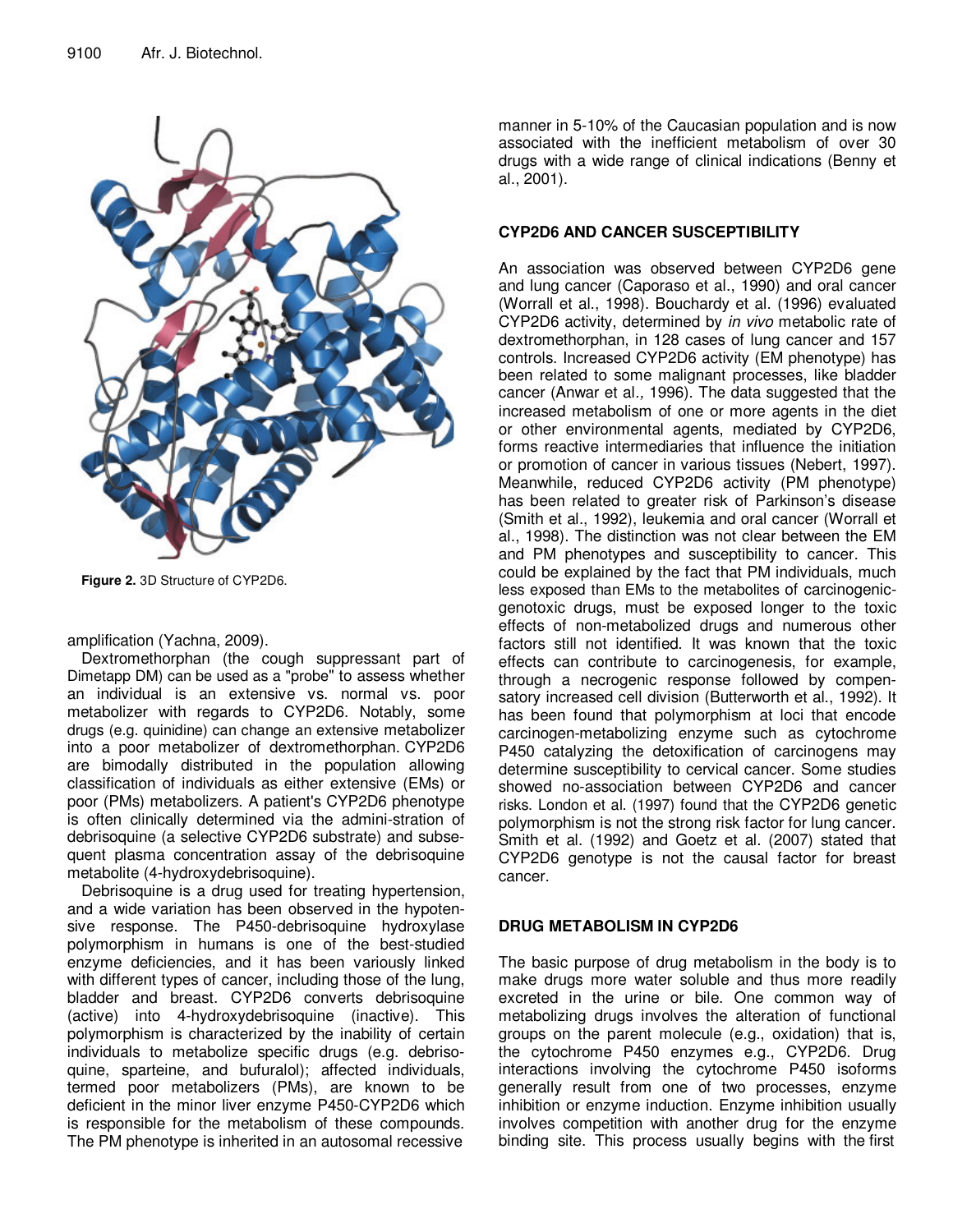dose of the inhibitor, and onset and offset of inhibition correlate with the half-lives of the drugs involved. Enzyme induction occurs when a drug stimulates the synthesis of more enzyme protein, enhancing the enzyme's metabolizing capacity (Shimada et al., 1994; Douglas et al*.,* 1994).

#### **CYP2D6 AND DRUG INTERACTIONS**

Due to the high polymorphic character of CYP2D6, this enzyme is also the site of a number of drug interactions *in vivo*, which are of clinical significance. Substrates with a high affinity for the enzyme bind strongly to it and inhibit the metabolism of other compounds which have lower affinity. Consequently, drug interactions occur in extensive as well as poor metabolisers. By using this knowledge, pharmacokinetic interactions can be anticipated as follows: If drug A affects P450 enzyme X and if P450 enzyme X metabolises drugs B, C and D, then drug A should affect the metabolism of drug B, C and D. This type of knowledge is also being used to decide which drugs to develop, because the inhibition of P450 enzyme is generally not the goal of treatment. The interaction of two substrates for CYP2D6 can result in a number of clinical responses. The first pass metabolism of the substrate may be inhibited or the rate of elimination may be prolonged such that higher plasma concentration and associated pharmaco-dynamic responses may occur. Inhibition of metabolism by CYP2D6 can also lead to a lack of therapeutic response when the pharmacological action is dependent on the active metabolite. Since CYP2D6 is not inducible by enzyme inducing drugs, drug interactions due to enzyme induction are very unlikely to occur (Broly et al*.,* 1995; Johansson et al*.,* 1996).

#### **IMPLICATION FOR DRUG DEVELOPMENT**

The knowledge gained about these polymorphism studies should be incorporated into drug development at an early stage to determine whether or not the drug is metabolized by CYP2D6 and hence subject to genetic polymorphism. Since phase-1 clinical trials are carried out at a rather later time during drug development, usually five to seven years after the initial discovery, a strategy, which allows for an earlier recognition of this phenomenon, would be desirable. Dosing regimens are normally established during the phase-1 evaluation of drugs and are based on studies of relatively small number of subjects.

However, with respect to oxidation phenotype, the subjects may not be representative of the general population. If it were possible to predict that the metabolism of a drug co-segregates with a known polymorphism at the preclinical stage, the decision on whether or not to pursue development of the drug would be facilitated. Several *in vitro* approaches have been developed which allow a prediction to be made during preclinical testing if the metabolism of a new drug is subject to genetic polymorphism. Inhibitory monoclonal antibodies are available which determine cytochrome P450 substrate and product specificity. It is obviously also prudent to exclude potentially susceptible individuals from phase-1 dose escalation trials. This can prevent PM healthy subjects or patients being exposed to additional risk of toxicity during phase-1 and 2 developments. There is currently great interest in the pharmaceutical industries in pharmacogenetics and an increasing number of companies are genotyping their clinical trial populations. Moreover, the knowledge of genetic variability in drug response is becoming an increasingly important component of the drug registration process (Shimada et al., 1994; Daar and Singer, 2005).

#### **REFERENCES**

- Anwar WA, Abdel Rahman SZ, EL ZeinRA, Mostafa HM (1996). Genetic polymorphism of GSTM1, CYP2E1 and CYP2D6 in Egyptian bladder cancer patients. *Carcinogenesis*, 17: 1923-1929.
- Benny K, Abraham C, Adithan (2001). Genetic polymorphism of CYP2D6. Indian J. Pharmacol. 33: 147-169.
- Berecez R, LLerena A, Rubia A, GomezJ, Kellermann M, Dorado P, Degrell I (2002). Relationship between risperidone and 9-hydroxyrisperidone plasma concentrations and CYP2D6 enzyme activity in psychiatric patients. Pharmacopsychiatry, 35: 231-234.
- Berecez R, Rubia A, Dorado P, Fernandez-Salguero P, Dahl ML, LLerena A (2003). Thioridazine steady-state plasma concentrations are influenced by tobacco smoking and CYP2D6, but not by the *CYP2C9* genotype. Eur. J. Clin. Pharmacol. 59: 45-50.
- Bouchardy C, Benhamou S, Dayer P (1996). The effect of tobacco on lung cancer risk depends on CYP2D6 activity. Cancer Res. 56: 251- 253.
- Bradford LD (2002). *CYP2D6* allele frequency in European Caucasians, Asians, Africans and their descendants. Pharmacogenomics, 3: 229- 243.
- Broly F, Marez D, Sabbagh N, Legrand M, Millecamps S, Guidice JMLO, Boone P, Meyer UA (1995). An efficient strategy for detection of known and new mutations of the *CYP2D6* gene using single strand conformation polymorphism analysis. Pharmacogenetics, 5: 373-384.
- Butterworth BE, Popp JA, Conolly RB, Goldsworthy TL (1992). Chemically induced cell proliferation in carcinogenesis. In: Mechanisms of Carcinogenesis in Risk Identification. IARC Scientific Publication, 116: 279-305.
- Caporaso N, DeBaun MR, Rothman N (1990). Lung cancer and CYP2D6 (the debrisoquine polymorphism): sources of heterogeneity in the proposed association. Pharmacogenetics, 5: 129-134.
- Cargill M, Altshuler D, Ireland J, Sklar P, Ardlie K (1999). Characterization of single-nucleotide polymorphisms in coding regions of human genes. Nat. Genet. 22: 231-238.
- Daar AS, Singer PA (2005). Pharmacogenetics and geographical ancestry: implications for drug development and global health. Nat. Rev. Genet. 6: 241-246.
- Daar AS, Thorsteinsdottir H, Martin DK, Smith AC, Nast S, Singer PA (2002). Top ten biotechnologies for improving health in developing countries. Nat. Genet. 32: 229-232.
- Dahl ML (2002). Cytochrome p450 phenotyping/genotyping in patients receiving antipsychotics: useful aid to prescribing? Clin*. Pharmacokinet*. 41: 453-470.
- Daly AK, Brockmoller J, Broly F (1996). Nomenclature for human *CYP2D6* alleles. Pharmacogenetics, 6: 193-201.
- Douglas AM, Atchison BA, Somogyi AA, Drummer OH (1994). Interpretation of a simple PCR analysis of *CYP2D6(A)* and *CYP2D6(B)* null alleles associated with the debrisoquine/sparteine genetic polymorphism. Pharmacogenetics, 4:154-158.
- Eichelbaum M, Gross AS (1987). The genetic polymorphism of debrisoquine/sparteine metabolism-clinical aspects. Pharmacol. Ther*.*